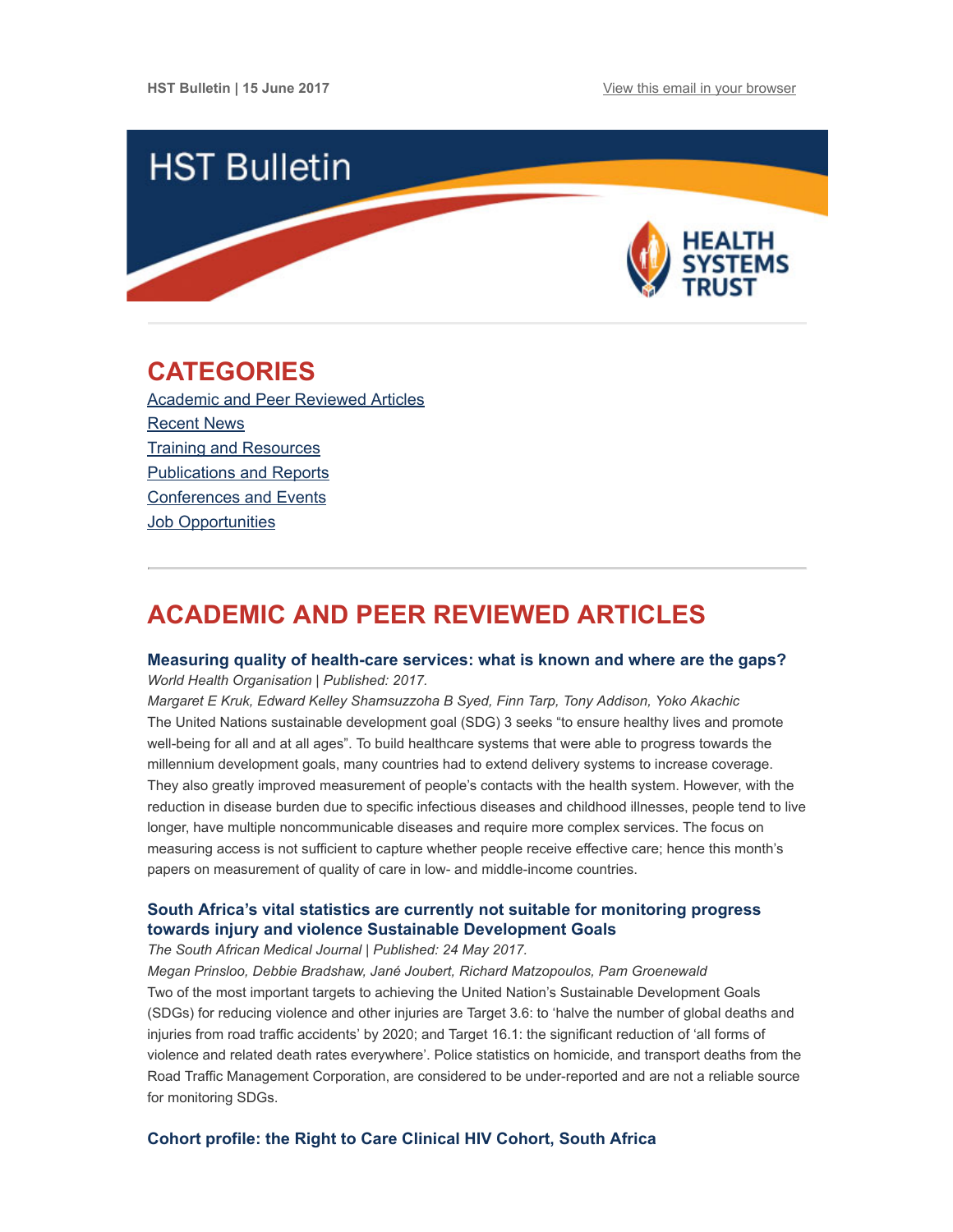#### British Medical Journal | Published: 10 June 2017.

Matthew P Fox, Mhairi Maskew, Alana T Brennan, Denise Evans, Dorina Onoya, Given Malete, et al The research objectives of the Right to Care Clinical HIV Cohort analyses are to: (1) monitor treatment outcomes (including death, loss to follow-up, viral suppression and CD4 count gain among others) for patients on antiretroviral therapy (ART); (2) evaluate the impact of changes in the national treatment guidelines around when to initiate ART on HIV treatment outcomes; (3) evaluate the impact of changes in the national treatment guidelines around what ART regimens to initiate on drug switches; (4) evaluate the cost and cost-effectiveness of HIV treatment delivery models; (5) evaluate the need for and outcomes on second-line and third-line ART; (6) evaluate the impact of comorbidity with non-communicable diseases on HIV treatment outcomes and (7) evaluate the impact of the switch to initiating all patients onto ART regardless of CD4 count.

## Diagnostic [preparedness](http://www.thelancet.com/journals/lancet/article/PIIS0140-6736(17)31224-2/fulltext) for infectious disease outbreaks

The Lancet | Published: 31 May 2017.

Mark D Perkins, Christopher Dye, Manica Balasegaram, Prof Christian Bréchot, Jean-Vivien Mombouli, Prof John-Arne Røttingen, Prof Marcel Tanner, Dr Catharina C Boehme

Diagnostics are crucial in mitigating the effect of disease outbreaks. Because diagnostic development and validation are time consuming, they should be carried out in anticipation of epidemics rather than in response to them. The diagnostic response to the 2014–15 Ebola epidemic, although ultimately effective, was slow and expensive. If a focused mechanism had existed with the technical and financial resources to drive its development ahead of the outbreak, point-of-care Ebola tests supporting a less costly and more mobile response could have been available early on in the diagnosis process. A new partnering model could drive rapid development of tests and surveillance strategies for novel pathogens that emerge in future outbreaks. We look at lessons learned from the Ebola outbreak and propose specific solutions to improve the speed of new assay development and ensure their effective deployment.

# Estimates of global, regional, and national morbidity, mortality, and [aetiologies](http://www.thelancet.com/journals/laninf/article/PIIS1473-3099(17)30276-1/fulltext) of diarrhoeal diseases: a systematic analysis for the Global Burden of Disease Study 2015

The Lancet | Published: 1 June 2017.

GBD Diarrhoeal Diseases Collaborators

The Global Burden of Diseases, Injuries, and Risk Factors Study 2015 (GBD 2015) provides an up-to-date analysis of the burden of diarrhoeal diseases. This study assesses cases, deaths, and aetiologies spanning the past 25 years and informs the changing picture of diarrhoeal disease worldwide.

[\(Return](#page-0-1) to Top)

# <span id="page-1-0"></span>RECENT NEWS

# SA's new HIV snag: [Patients](https://www.health-e.org.za/2017/06/14/sas-new-hiv-challenge-patients-art-believe-theyre-cured/) on ART think they're cured

Health-e News | 14 June 2017.

On the eve of South Africa's national AIDS conference taking place in Durban this week, Health-e News has found that people are defaulting on their ARVs and posing a risk to others.

# Fears as Durban loses last state cancer [specialist](http://bhekisisa.org/article/2017-06-09-00-durban-cancer-services-shut-down-as-last-public-sector-oncologist-leaves)

Bhekisisa | 9 June 2017. Only two state cancer specialists remain in the province of more than 10-million people.

# SA, Egypt lead Africa's [diabetes](https://www.health-e.org.za/2017/06/08/south-africa-egypt-lead-continents-soaring-diabetes-obesity-rates/) and obesity rates

Health-e News | 8 June 2017.

Obesity and diabetes are on the rise in Africa, reveals the first detailed analysis of these epidemics on the continent.

# WHO says HIV [prevention](http://www.groundup.org.za/article/who-says-hiv-prevention-drug-essential/) drug is essential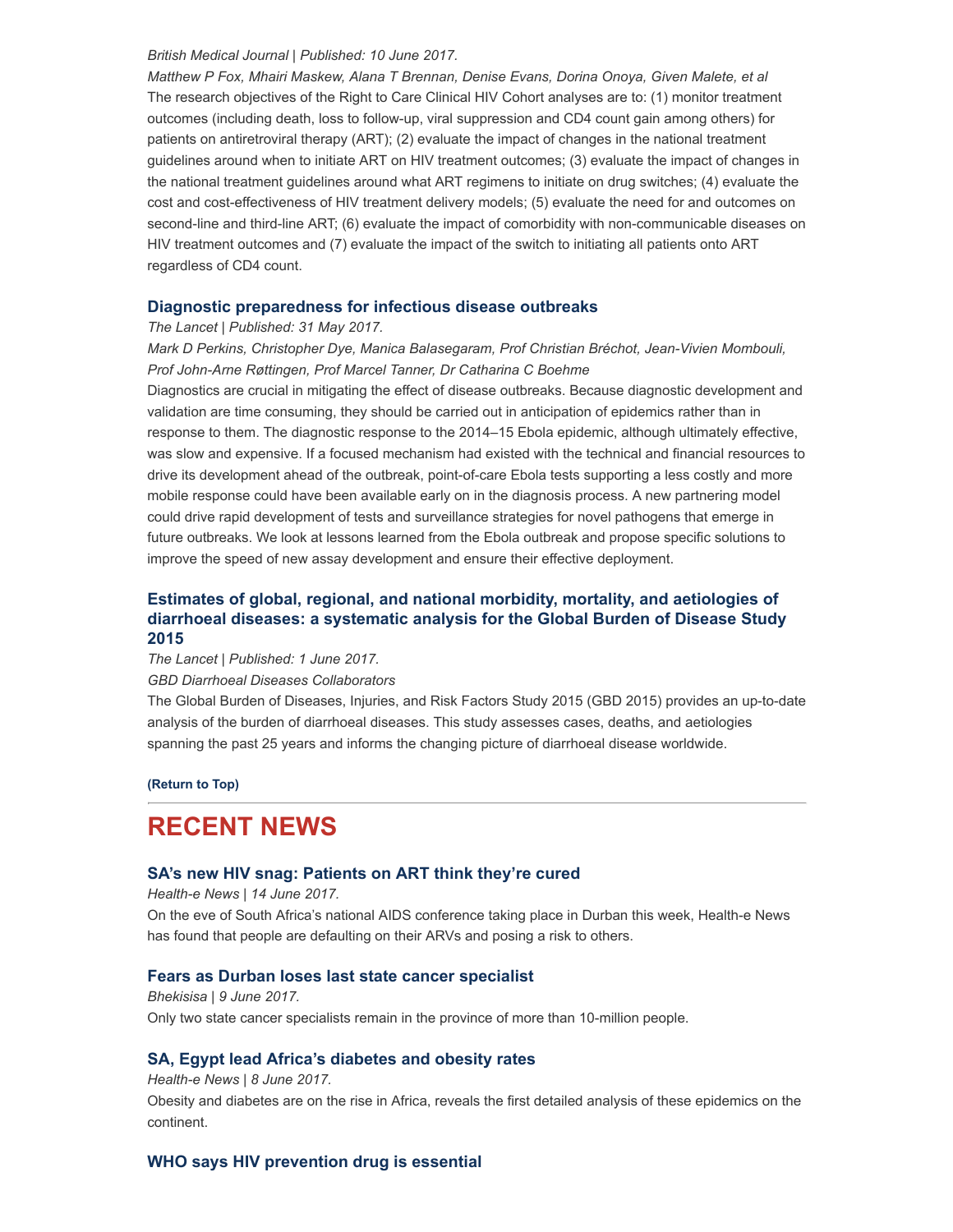### GroundUp | 12 June 2017.

A drug used to help prevent HIV has been included on the World Health Organisation's (WHO) "essential drug list", paving the way for it to be freely available in healthcare facilities around South Africa.

## HIV positive teens [struggling](https://www.health-e.org.za/2017/06/13/hiv-positive-teens-struggling-adhere-arv-treatment/) to adhere to ARV treatment

#### Health-e News| 13 June 2017.

HIV positive teenagers in the Northern Cape have started defaulting on their treatment because of the difficulties they encounter as they regularly have to miss school in order to fetch their medication.

### HIV activists warn of ["unravelling"](https://www.health-e.org.za/2017/06/13/hiv-activists-warn-unravelling-aids-response/) AIDS response

#### Health-e News |13 June 2017.

The country's most influential AIDS advocacy organisations have announced they may withdraw from SANAC, following allegations of corruption.

### Memoirs of an activist: 'The real heroes of the HIV struggle are still [unknown'](http://bhekisisa.org/article/2017-06-08-00-memoirs-of-an-activist-the-real-heroes-of-the-hiv-struggle-are-still-unknown)

### Bhekisisa | 8 June 2017.

The executive director of public-interest law organisation Section27, Mark Heywood, was a founding member of the Treatment Action Campaign and helped to lead the struggle for HIV treatment in South Africa. In his new book, Get Up! Stand Up! Personal Journeys towards Social Justice, Heywood recounts how the war was won — and its costs. In this edited excerpt, he describes the run-up to a landmark 2002 court case, brought against the state with the help of Sarah Hlalele, that forced the health department to begin providing HIV-positive pregnant women with antiretrovirals to protect their babies from the virus.

#### [\(Return](#page-0-1) to Top)

# <span id="page-2-0"></span>TRAINING AND RESOURCES

## HIV, Human Rights and Gender Equality: [Technical](https://www.theglobalfund.org/media/6348/core_hivhumanrightsgenderequality_technicalbrief_en.pdf) Brief

### The Global Fund | April 2017.

The purpose of this Technical Brief is to assist Global Fund applicants in their efforts to include and expand programs to remove human rights and gender-related barriers to HIV prevention, diagnosis and treatment services. This Brief discusses the barriers these programs help to remove, the various forms the programs take, the need to cost and allocate budget for them, and how to implement them in effective ways and at appropriate scale. It also aims to help stakeholders ensure that, as they are rolled out, HIV health services and programs promote and protect human rights and gender equality.

#### [\(Return](#page-0-1) to Top)

# <span id="page-2-1"></span>PUBLICATIONS AND REPORTS

#### The 90-90-90 [Compendium](http://www.hst.org.za/publications/90-90-90-compendium-volume-2-clinicians-guide) Volume 2: Clinicians' Guide

#### Health Systems Trust | June 2017.

The 90-90-90 Compendium Volume 2: Clinicians' Guide is designed to assist busy medical practitioners in the field with patient management by providing current, essential, practical guidance and background, packaged into a single resource. Framed within the evolving Universal Test and Treat approach, the Guide presents illustrative cascades for adult and paediatric HIV care, HIV in pregnancy and PMTCT, and drugsensitive and drug-resistant TB care. If used effectively, this Guide has the potential to make a significant impact on the quality of clinical care provided to HIV and TB clients. Although primarily a clinician's resource, it should also prove to be a useful tool for facility and public health managers in their oversight of HIV and TB service delivery at facility and district level.

### [\(Return](#page-0-1) to Top)

# <span id="page-2-2"></span>CONFERENCES AND EVENTS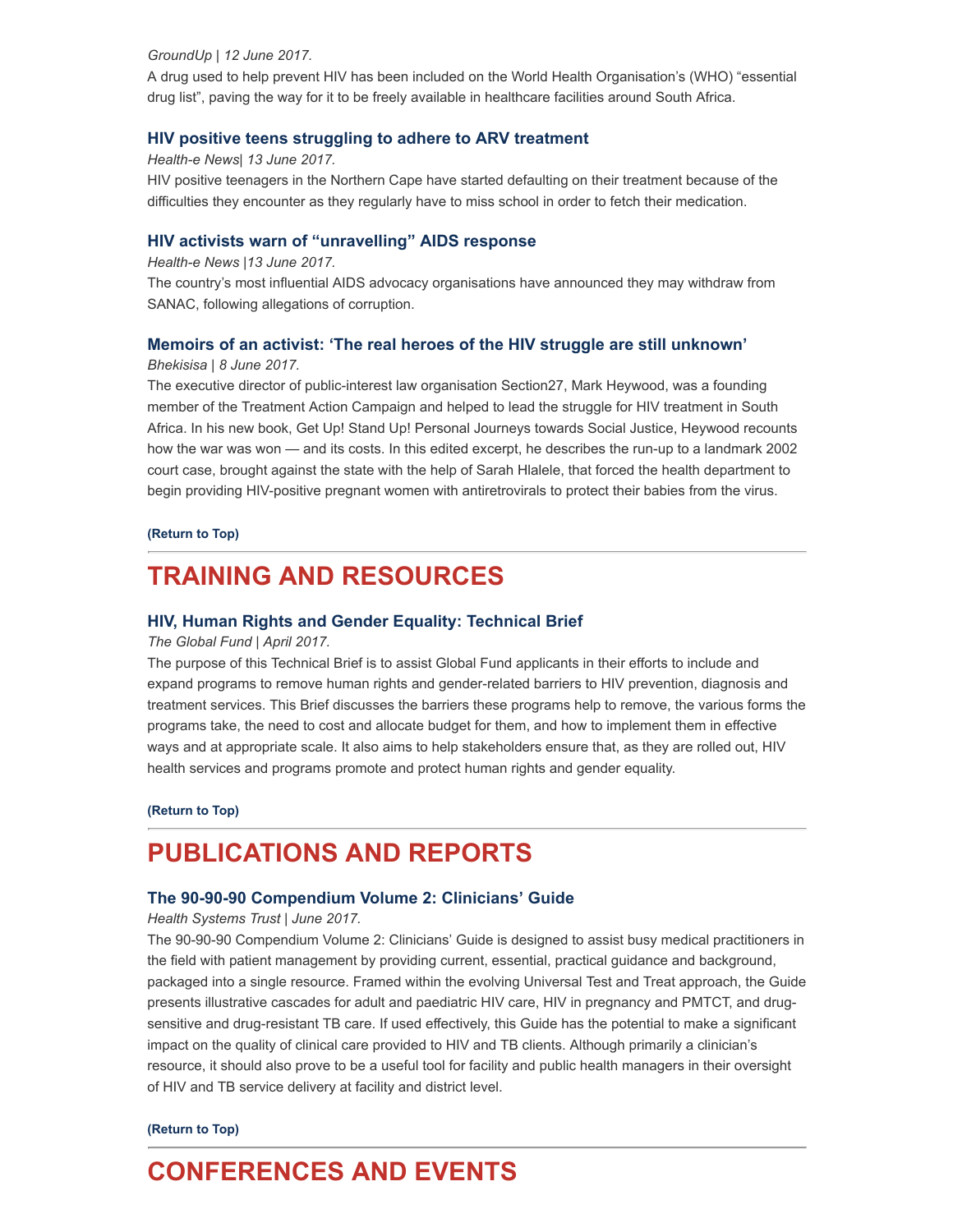9th IAS [Conference](http://www.hst.org.za/events/9th-ias-conference-hiv-science-ias-2017) on HIV Science (IAS 2017)

23-26 July 2017 Palais des Congrès, 2 Place de la Porte Maillot, Paris

## 6th Conference of the [International](http://www.hst.org.za/events/6th-conference-international-society-child-indicators-isci-2017) Society for Child Indicators (ISCI 2017)

28-30 June 2017 Delta Montreal 475, Montreal, Canada

[\(Return](#page-0-1) to Top)

# <span id="page-3-0"></span>JOB OPPORTUNITIES

Please click on the job title for more information.

Desmond Tutu HIV [Foundation:](http://www.medicalbrief.co.za/archives/careers/project-coordinator/) Project Coordinator Closing Date: 18 June 2017

Philani : [Nursing](http://www.ngopulse.org/opportunity/2017/06/07/nursing-sister) Sister Closing Date: 20 June 2017

Medical Officer - Clinical [Research](http://www.ngopulse.org/opportunity/2017/06/08/medical-officer-clinical-research) Closing Date: 23 June 2017

Ndlovu Care Group: Medical [Laboratory](http://www.ngopulse.org/opportunity/2017/06/08/medical-laboratory-technician) Technician Closing Date: 23 June 2017



Copyright © 2017 Health Systems Trust, All rights reserved.

Want to change how you receive these emails? You can update your [preferences](http://hst.us14.list-manage2.com/profile?u=72d7614ab973e486252cafb97&id=ac4ca52ce0&e=[UNIQID]) or [unsubscribe](http://hst.us14.list-manage.com/unsubscribe?u=72d7614ab973e486252cafb97&id=ac4ca52ce0&e=[UNIQID]&c=5306d1d078) from this list

This email was sent to <<Email [Address>>](mailto:%3C%3CEmail%20Address%3E%3E) why did I get [this?](http://hst.us14.list-manage2.com/about?u=72d7614ab973e486252cafb97&id=ac4ca52ce0&e=[UNIQID]&c=5306d1d078) [unsubscribe](http://hst.us14.list-manage.com/unsubscribe?u=72d7614ab973e486252cafb97&id=ac4ca52ce0&e=[UNIQID]&c=5306d1d078) from this list update [subscription](http://hst.us14.list-manage2.com/profile?u=72d7614ab973e486252cafb97&id=ac4ca52ce0&e=[UNIQID]) preferences Health Systems Trust · 34 Essex Terrace · Westville · Durban, KZN 3630 · South Africa